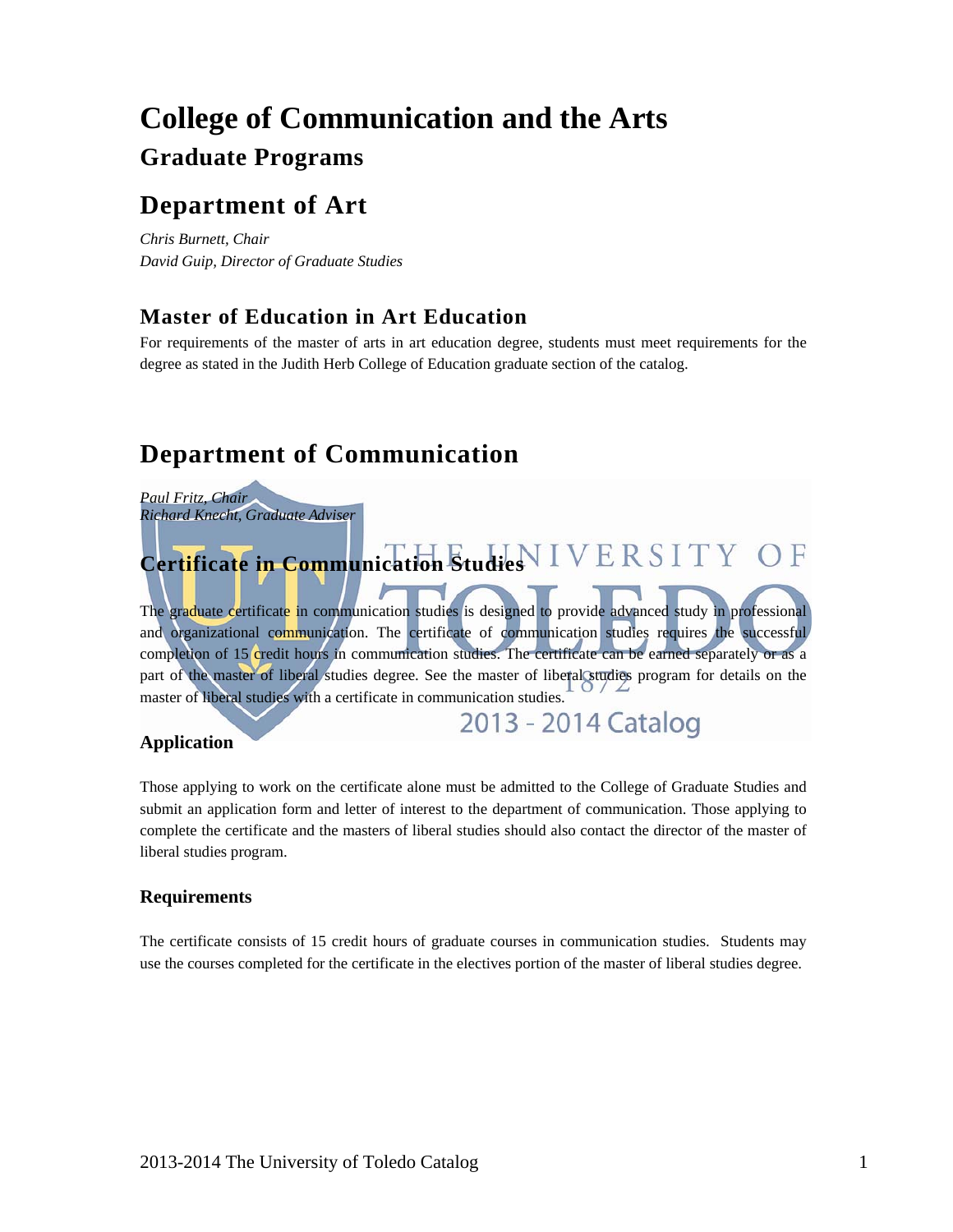### **Curriculum**

| COMM 6210 Principles and Practices of Visual Communication3   |  |
|---------------------------------------------------------------|--|
| COMM 6220 Communication, Technology, and Society3             |  |
| COMM 6230 Communication, Propaganda, and Persuasion3          |  |
| COMM 6240 Communication, Ethics, and the Workplace3           |  |
| COMM 6250 Correcting Conflict Communication in Organizations3 |  |
| COMM 6260 Business, Communication and Technology3             |  |
| COMM 6270 Special Topics in Communication Studies3            |  |

# **Department of Music**

*Jason Stumbo, Chair David Jex, Graduate Adviser* 

# **Master of Music in Performance Degree**

For the master of music in performance degree, students must take a minimum of 30 hours of formal course work. Of the 30 hours, a minimum of 10 hours is required in applied study, leading to a graduate recital. In addition, students will be advised to select a balance of courses (minimum of 10 hours) among music theory, music history and literature, and pedagogy. The remaining 10 hours include the required Graduate Studies in Music course - MUS 5900 (three hours), ensembles (two hours), a document (two hours) and electives (three hours).

Applicants are required to audition for the applied faculty. A diagnostic music theory and history exam will be administered before the first semester of enrollment. Applicants should have the minimum undergraduate GPA  $(2.70)$  required by the College of Graduate Studies for admission to the program. Applicants who do not have a minimum undergraduate GPA of 2.70 are required to take the GRE and report the results to the College of Graduate Studies and the department. 2014 Catalog

# **Master of Music in Performance Degree Requirements**

## **Classical Track**

#### 1. **Required Music Course (3 hours)**

MUS 5900 Graduate Studies in Music ............................ 3 MUS 6000 Masters Recital [0 credit hours] Students must be registered for applied music during the semester in which the recital is given.

#### 2. **Music Electives (minimum of 10 hours)**

Graduate courses in music theory, music history and literature and pedagogy. The choice of courses will be determined in consultation with the graduate adviser, acting on behalf of the departmental graduate committee. Courses usually selected include:

MUS 5610 Analytical Techniques ................................. 3 MUS 5630 Counterpoint: Comparison of Styles ............ 3 MUS 5410 Music History & Literature - World Music 3 MUS 5490 Music History & Literature – 2oth Century . 3 MUS 5590 Piano Pedagogy ............................................ 3 Plus special topics and seminars in music theory, history and pedagogy